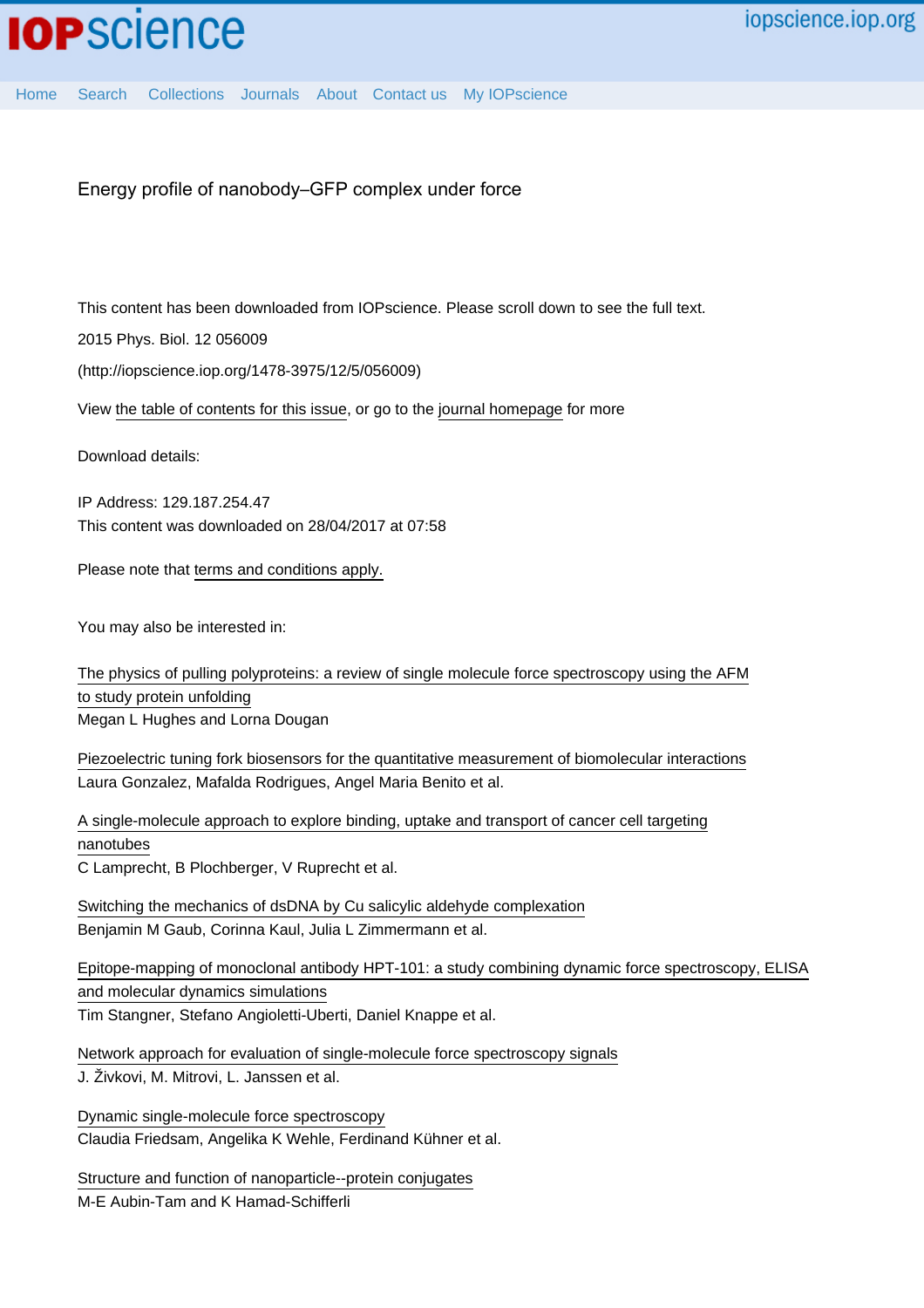## **Physical Biology**

#### PAPER

# CrossMark

#### OPEN ACCESS

RECEIVED 28 May 2015

REVISED

26 July 2015

ACCEPTED FOR PUBLICATION 6 August 2015

PUBLISHED 10 September 2015

Content from this work may be used under the terms of the [Creative](http://creativecommons.org/licenses/by/3.0) [Commons Attribution 3.0](http://creativecommons.org/licenses/by/3.0) **licence** 

Any further distribution of this work must maintain attribution to the author(s) and the title of the work, journal citation and DOI.



Energy profile of nanobody–GFP complex under force

## Kamila Klamecka<sup>1,2</sup>, Philip M Severin<sup>1</sup>, Lukas F Milles<sup>1</sup>, Hermann E Gaub<sup>1</sup> and Heinrich Leonhardt<sup>2</sup>

- <sup>1</sup> Lehrstuhl für Angewandte Physik and Center for Nanoscience (CeNS), Ludwig-Maximilians-Universität, Amalienstrasse 54, D-80799 Munich, Germany
- <sup>2</sup> Department of Biology II and Center for Nanoscience (CeNS), Ludwig-Maximilians-Universität, Großhadernerstr. 2, D-82152 Planegg-Martinsried, Germany

#### E-mail: [gaub@lmu.de](mailto:gaub@lmu.de)

Keywords: single-molecule force spectroscopy, GFP, nanobody, AFM Supplementary material for this article is available [online](http://dx.doi.org/10.1088/1478-3975/12/5/056009)

## Abstract

Nanobodies(Nbs)—the smallest known fully functional and naturally occuring antigen-binding fragments—have attracted a lot of attention throughout the last two decades. Exploring their potential beyond the current use requires more detailed characterization of their binding forces as those cannot be directly derived from the binding affinities. Here we used atomic force microscope to measure rupture force of the Nb–green fluorescent protein (GFP) complex in various pulling geometries and derived the energy profile characterizing the interaction along the direction of the pulling force. We found that—despite identical epitopes—the Nb binds stronger  $(41–56 \text{ pN})$  to enhanced GFP than to wild-type GFP (28–45 pN). Measured forces make the Nb–GFP pair a potent reference for investigating molecular forces in living systems both in and ex vivo.

## Introduction

The discovery of heavy-chain-only antibodies (HCAbs) in camelids [[1](#page-7-0)] inspired completely new approaches in antibody engineering. Devoid of light chains, HCAbs recognize their antigens using single protein domains—unlike their conventional counterparts, which need parts of both heavy and light chain to bind the epitope. Derived from HCAbs, socalled nanobodies (Nbs) constitute the smallest functional antigen-binding domain (for review see [[2](#page-7-0)]). Their average molecular mass of about 15 kDa makes them ten times smaller than typical antibodies. Yet, they remain competitive in their binding affinity and specificity. Nbs can be raised against a desired antigen, easily cloned and expressed in heterologous hosts, including bacteria [[3](#page-7-0)]. Interestingly, they combine the advantages of conventional antibodies with greatly improved tissue permeability owing to their reduced size and increased hydrophilicity [[4](#page-7-0)]. Nbs show a high degree of identity with human type 3 VH domains and humanization strategies have been proposed [[5,](#page-7-0) [6](#page-7-0)]. Therefore, it is not surprising that Nbs were considered potent agents in therapeutics and immunodiagnostic methods early on.

Nbs are versatile reagents that are useful in a broad variety of applications. Of particular interest is the use of Nbs in in vivo imaging techniques [[7,](#page-7-0) [8](#page-7-0)]. Noninvasive (and repeatable) visualization is for example important when screening the progress of a disease. Here, Nbs' small size and lack of adverse effects help bypass the limitations typical of conventional antibodies. In recent years, Nbs have proven successful in therapy [[9](#page-7-0), [10](#page-7-0)] and their bispecific derivatives are expected to aid in tumor treatment by crosslinking otherwise unrelated antigens [[11](#page-7-0), [12](#page-7-0)]. Medical uses beyond oncology [[13,](#page-7-0) [14](#page-7-0)] include monitoring arthritis [[15](#page-7-0)], atherosclerosis [[16](#page-7-0)] and other inflammatory diseases[[17,](#page-7-0) [18](#page-7-0)].

Various green fluorescent protein (GFP)-binders have been identified amongst the broad range of available Nbs [[19](#page-7-0), [20](#page-7-0)]. One of them stands out due to its multitude of applications [[19,](#page-7-0) [21](#page-7-0)]. This GFP-binding Nb, coupled to solid support is widely used for purification of GFP-fusion proteins and the Nb–GFP complex has proven stable under harsh conditions including high salt, temperatures reaching 65 °C or extremes of pH [[22](#page-7-0)].

Widespread use of GFP as a nontoxic, universal fluorescent protein tag throughout cell biology labs motivated the focus of this study. Given the vivid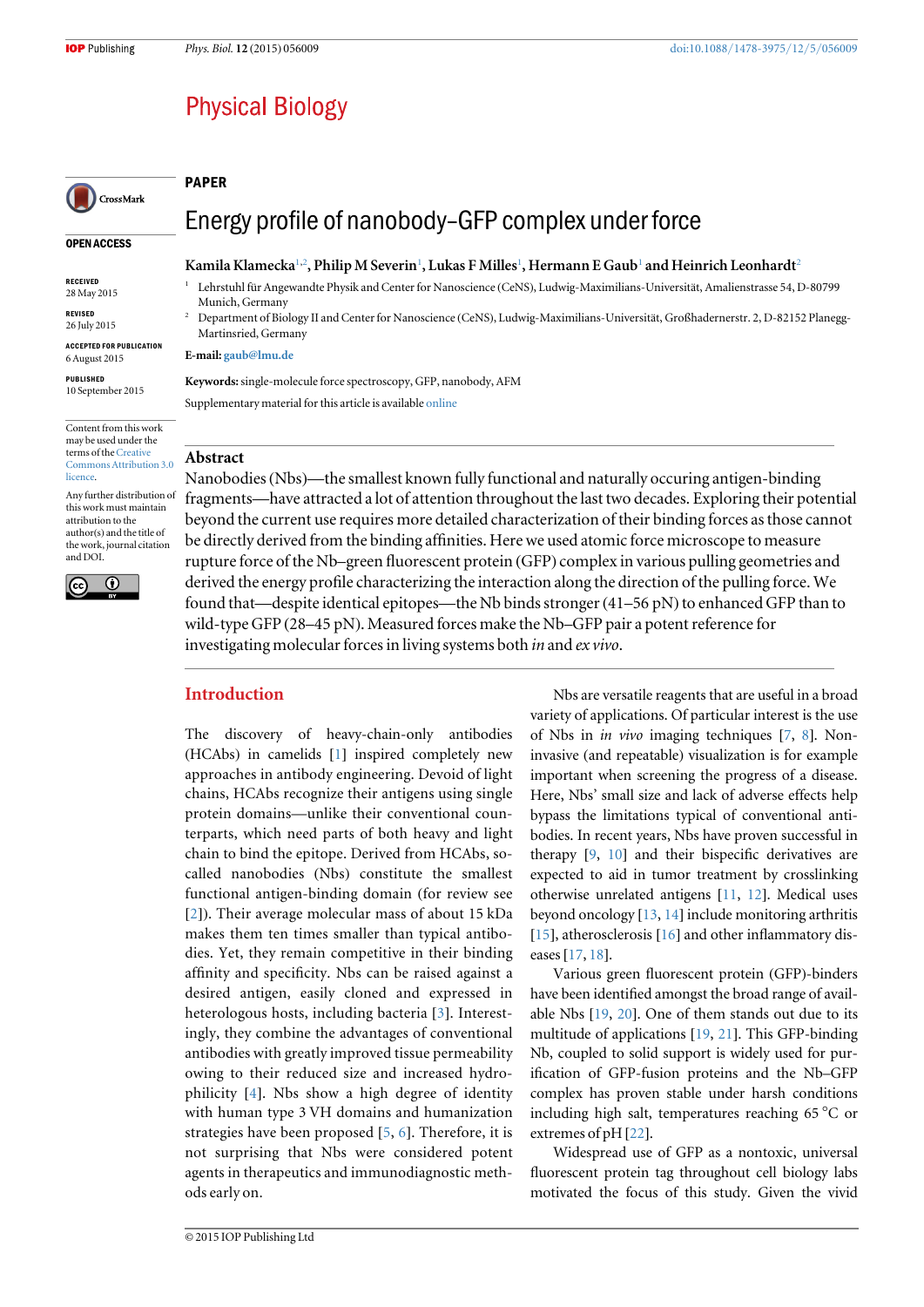interest in the Nb technology, its expansion over even broader areas relying on protein–protein interactions can be anticipated. This in turn brings up the need for a detailed biophysical characterization of the Nb binding to its target. We intend to bridge the gap between existing bulk-derived biochemical characteristics of the Nb–GFP system and the requirements of single molecule approaches by characterizing a single complex under force load. This aspect is relevant for both in vivo mechanical studies of protein interactions as well as single molecule manipulation techniques such as Single-Molecule Cut&Paste [[23,](#page-7-0) [24](#page-7-0)]. In another work we described this bond relatively to other molecular interactions[[25](#page-7-0)].

Here, we analyze the binding strength of a model Nb in complex with its antigen by means of singlemolecule force spectroscopy utilizing atomic force microscopy (AFM), a well-established technique for mechanical studies of biomolecules. The force range typically resolved by the AFM makes it a method of choice for protein unfolding [[26,](#page-7-0) [27](#page-7-0)] as well as protein–protein interactions[[28](#page-7-0)–[30](#page-7-0)].

## Materials and methods

#### GFP constructs

Three enhanced GFP (eGFP) and four wild-type GFP (wtGFP) constructs were investigated. Amongst them, all eGFPs and two wtGFPs (one N- and one C-terminally anchored) displayed complete similarity of the epitope amino acid composition to the GFP for which the crystal structure is determined [[19](#page-7-0)]. The other N-terminally anchored wtGFP as well as the double-anchored wtGFP carried a point mutation within the Nb–GFP interface—glutamic acid at position 142 of GFP was substituted by glutamine (see supplementary information for details).

#### Nanobody

The only two cysteines present in the native Nb form a disulfide bond stabilizing the protein's tertiary structure. Introduced C-terminal cysteine does not perturb the folding of the protein and is readily available for immobilization. Successful GFP binding to surfaceimmobilized Nb was proven prior to the AFM experiments(data not shown).

All proteins were expressed in E. coli and purified using affinity chromatography.

#### Anchoring chemistry

GFP was site-specifically anchored to the surface in three different attachment geometries, comprising single attachment via N- or C-terminus and double, where the protein was immobilized via both termini, as schematically presented in figure 1.

Generally, the behavior of a complex under external load may be greatly influenced by the positions of the anchors, which restrict the molecules spatially.



Variation in anchoring geometries was meant to reveal differences in unbinding pathways—if present—due to a stiffer double connection as compared to a single one. Single anchoring of eGFP was achieved through engineered terminal cysteine binding (through the thiol group of its side chain) to maleimide groups exposed on the PEGylated glass surface, as described in [[31](#page-7-0)]. In short, TCEP-reduced GFP was applied on amino-silanized slides at a concentration of 0.5–1 mg ml<sup>-1</sup>. After 1 h of incubation at room temperature, unbound protein was washed away with 1x PBS. Maleimide chemistry was also applied to cantilevers using the same steps as for glass slide functionalization. Using Immobilized TCEP Disulfide Reducing Gel (Thermo Scientific) proved to be an efficient method for breaking protein dimers, yet gentle enough to leave the Nb's internal disulfide intact.

Cysteine dimerizes upon oxidation, forming cystine, hence—to avoid oligomeric chains of GFP probed in an unknown orientation—double anchoring required another attachment chemistry. Both double-anchored enhanced and wild-type GFP were therefore attached via hAGT (also known as SNAPtag) that covalently binds to benzylguanine. The specificity and irreversibility of the hAGT tag reaction with its substrate [[32](#page-7-0)] indicate high probability of successful coupling of the second anchor once the first handle has bound its partner on the surface. Doubleanchored GFP constructs contained additional protein spacers of four titin Ig domains at each end. The Ig domains—able to withstand forces of at least 150 pN at loading rates comparable to our experiments—display much higher mechanical stability than GFP so they can be treated as stable linkers [[26](#page-7-0)]. Purified hAGT-tagged proteins [[33](#page-7-0)] were bound to an  $O_6$ -benzylguanine-functionalized glass surface as described in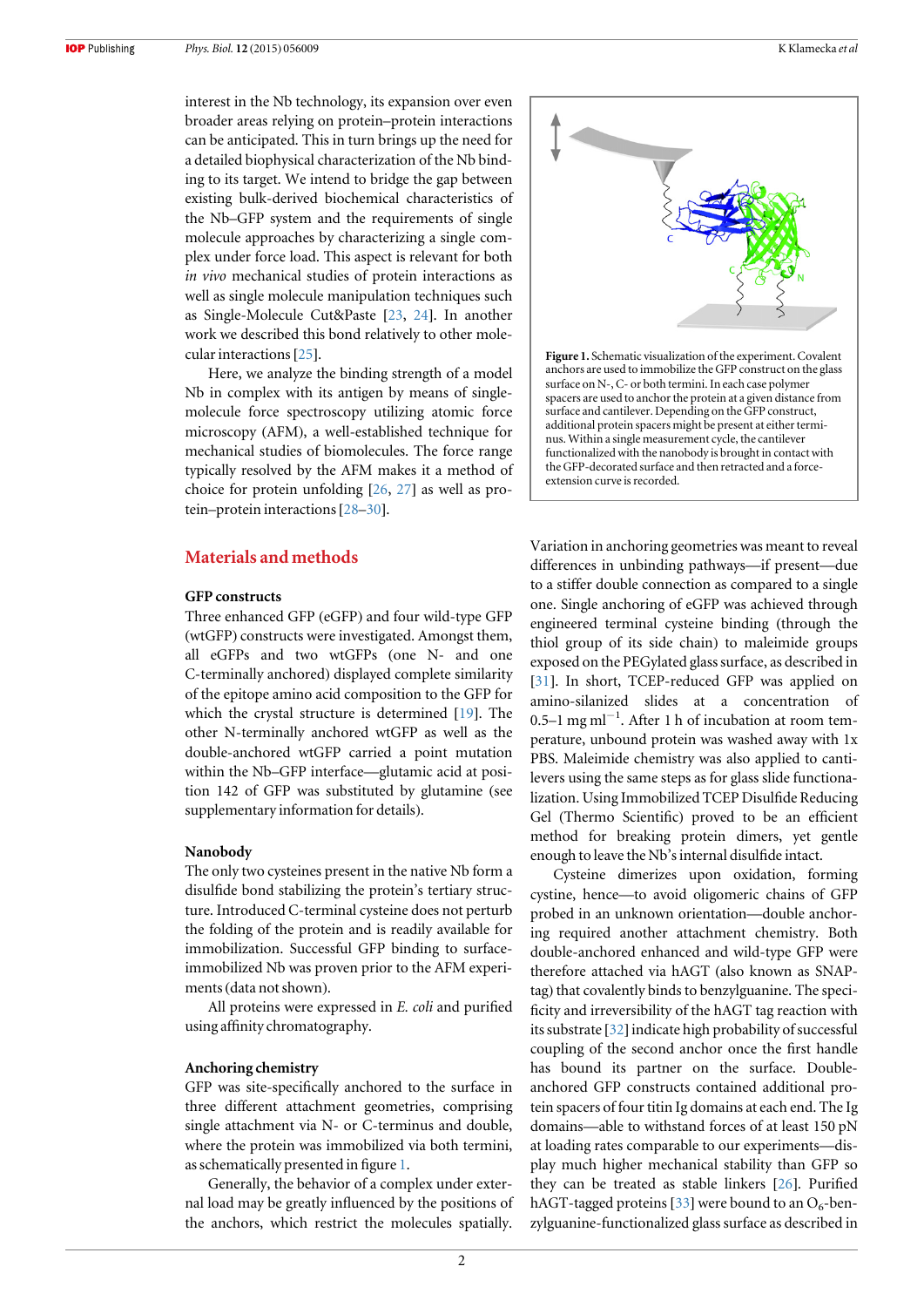

[[32](#page-7-0)]. Single-anchored wtGFP was immobilized via either an hAGT tag or a short ybbR peptide tag [[34](#page-7-0)] as described earlier in [[35](#page-7-0)]. All these anchoring chemistries are straightforward and efficient and have been successfully used for protein immobilization before [[31](#page-7-0)–[33](#page-7-0)].

#### Force spectroscopy—data collection

Single molecule force spectroscopy experiments were performed using commercial MFP-3D AFM (Asylum Research) and a custom built instrument with an MFP-3D controller. Two types of cantilevers were used: MLCT (cantilever C) by Bruker and Biolever mini (BL-AC40TS-C2) by Olympus. For each measurement cantilever spring constants were calibrated in solution using the equipartition theorem [[36](#page-7-0)]. The Nb–GFP bond strength was tested in a series of measurements at various pulling speeds ranging from 300 to  $10\,000$  nm s<sup>-1</sup> and for different attachment geometries of GFP to the surface. A single measurement cycle consisted of approach, short  $(<1 s)$  dwell at the surface and retraction of the Nb-functionalized cantilever with constant velocity. An exemplary forceextension plot resulting from a series of measurements for a single GFP construct is shown in figure 2.

Each point is derived from a single force curve (see inset in figure 2) recorded for cantilever retraction. Between single approach-retraction cycles the  $x-y$ piezo stage was moved so that each time a different surface-bound molecule was exposed to the same molecule on the cantilever. Based on the known geometry of protein attachment as well as the chemistry used, curves displaying single rupture events within the expected distance range were selected for further analysis.

#### Data analysis

Since bond dissociation—also under force—is a thermally driven process, probing the bond several times results in a rupture force distribution. Forcedistance curves displaying a single peak were selected for the analysis. The wormlike chain model [[37](#page-7-0)] was used to fit the raw data and extract force and extension values for each single event. For each pulling velocity the most probable rupture force and the respective loading rate were derived from Gaussian fits to force and loading rate histograms obtained for hundreds of recorded events(figure [3](#page-4-0)).

Loading rate of every single force-distance curve was determined by linear fit to the slope of the measured force at the last 3 nm preceding the rupture. A dynamic force–loading rate spectrum for each construct was plotted in a semi-log plot and fitted using the two-state Bell–Evans model [[38,](#page-7-0) [39](#page-7-0)].

## Results

We have characterized the rupture forces of Nb bound to wtGFP and eGFP and reconstructed the energy profile of these complexes.

The Nb–GFP complex was probed with different pulling velocities ranging from  $300 \text{ nm s}^{-1}$  to 10 μm s−<sup>1</sup> . The most probable rupture force (*F*\*) was obtained by fitting a Gaussian to the distribution of measured rupture forces and then plotted against the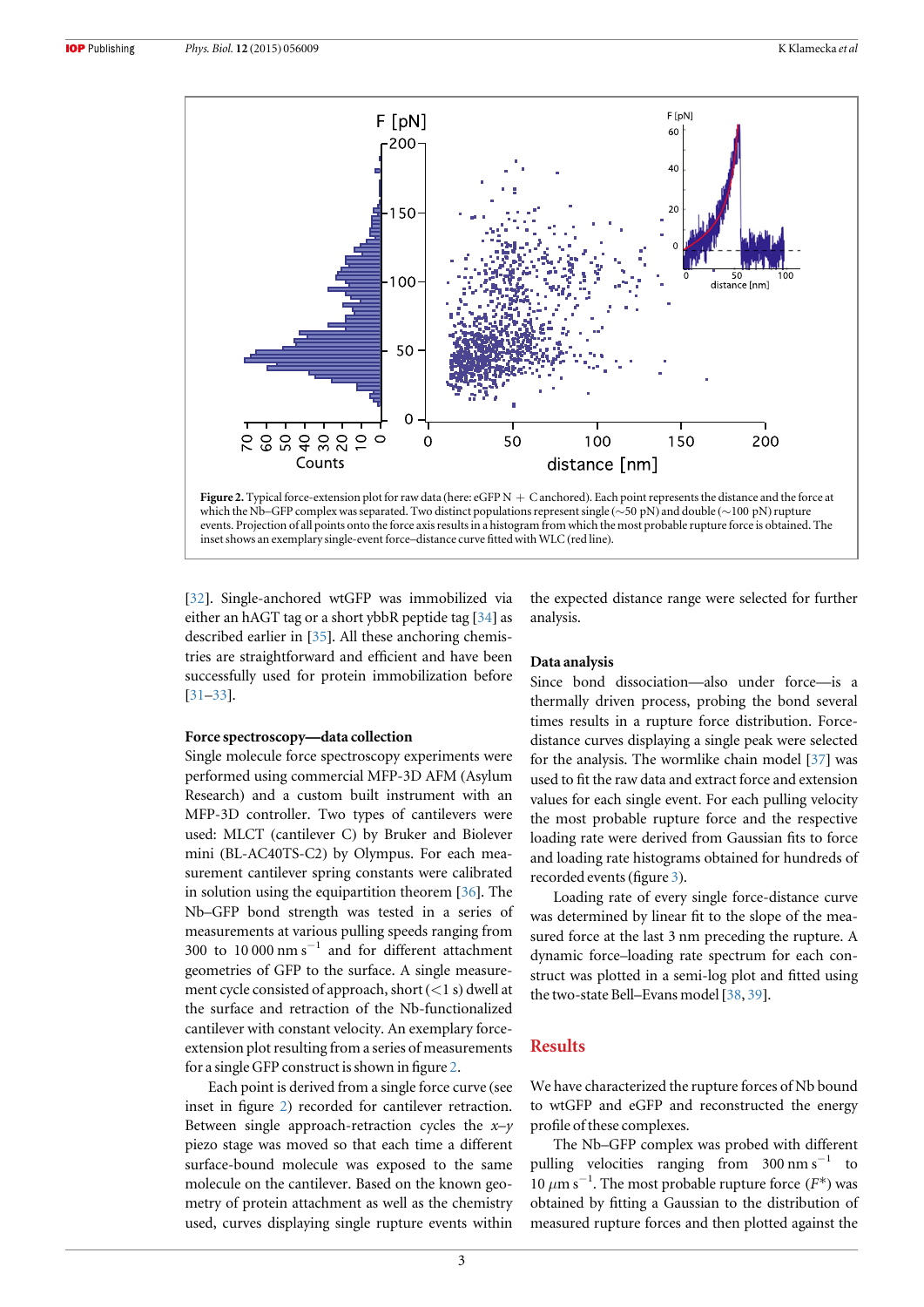<span id="page-4-0"></span>

Figure 3. Exemplary results for a series of measurements obtained for one GFP-Nb complex (eGFP,  $N + C$  anchor); pulling speeds: (a) 300 nm s<sup>-1</sup>, (b) 600 nm s<sup>-1</sup>, (c) 1200 nm s<sup>-1</sup>, (d) 2500 nm s<sup>-1</sup>. Gaussian fits to the force histograms yield the most probable rupture forces; here the width parameter is defined as √2\* standard deviation. The most probable rupture force shifts towards higher values with increasing pulling velocities.





respective loading rate  $(\dot{F})$ . The linear two-state Bell– Evans model (equation (1)) was used to fit the data, with  $k_{\text{off}}$  describing the dissociation rate at zero force —fixed at the established literature values of  $1.45 \times 10^{-4}$  s<sup>-1</sup> for wtGFP [[19](#page-7-0)] and  $1.24 \times 10^{-4}$  s<sup>-1</sup> for eGFP [[40](#page-7-0)]

$$
F^* = \frac{k_{\rm B}T}{\Delta x} \ln \frac{\dot{F}\Delta x}{k_{\rm B}T \cdot k_{\rm off}}.
$$
 (1)

Here  $\Delta x$  denotes the position of the energy barrier, which has to be overcome to dissociate the complex and  $k_B$ T—the thermal energy of the complex. Literature values of off-rates  $(k_{\text{off}})$  were used for fitting since the range of loading rates covered was not broad enough to determine the parameter with reasonable accuracy.

We observed separate characteristic force regimes for wtGFP and eGFP, as shown in figure 4.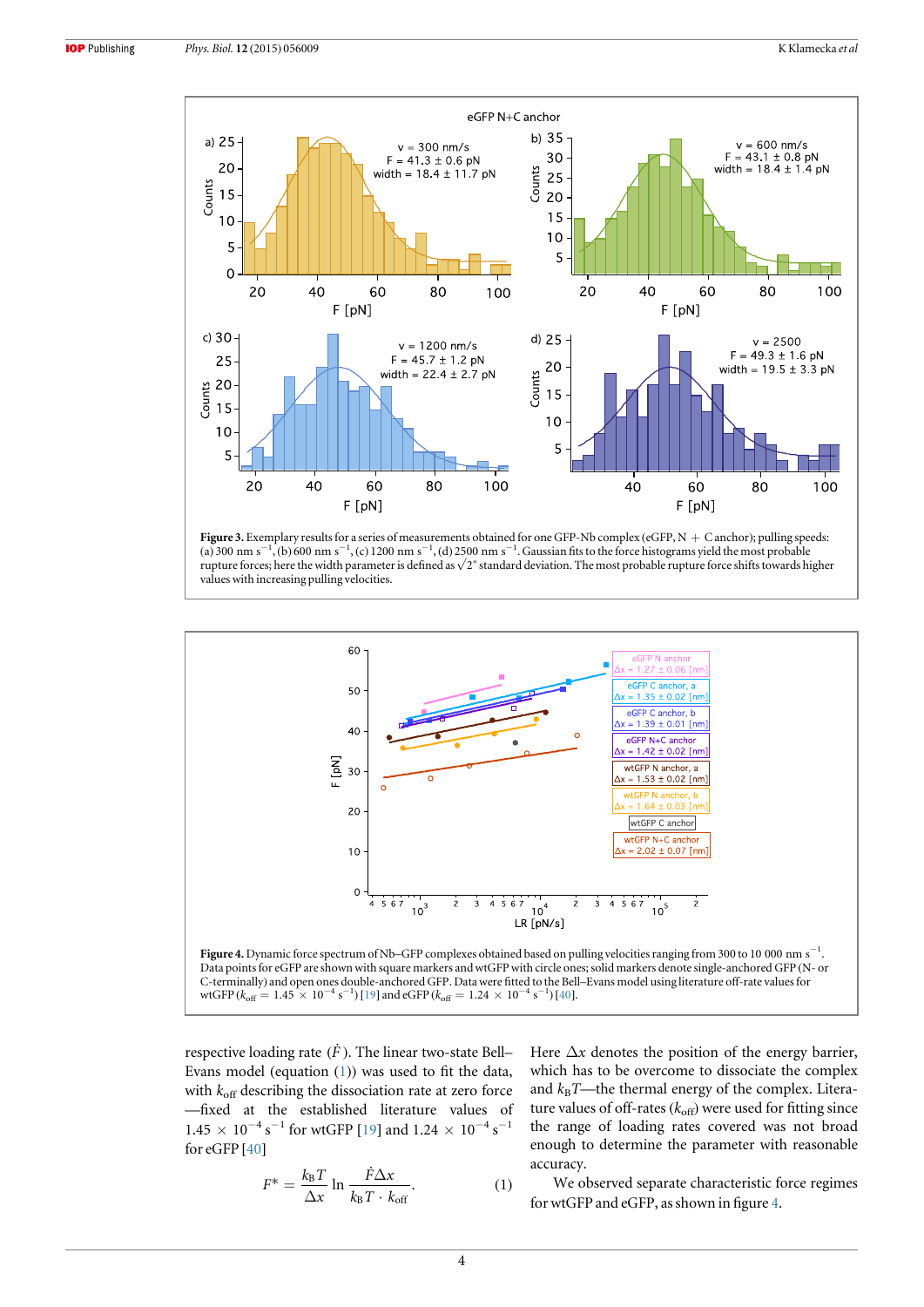

The Nb bound to eGFP can withstand forces from 41 to 56 pN, whereas in complex with wtGFP ruptures already at 28–45 pN. For increased clarity, the data are presented in this plot without error bars ('width' in the force histograms). One should note that broad distribution of the measured forces is intrinsic to the technique as it stems from thermal fluctuations of the system (more significant at lower force range), and so does not diminish the significance of its results. Linear dependence of force on logarithm of loading rate suggested a single energy barrier along the reaction coordinate imposed by the direction of the acting force. The obtained energy profiles are graphically presented in figure 5. There is no indication of a significant activation barrier on the dissociation pathway of the Nb– GFP complex—the energy needed to separate the molecules corresponds mainly to the depth of the potential well confining the bound complex.

Interestingly, we observed a 17% broader potential width for single-anchored wtGFP as compared to eGFP, and an even broader one (by 49%) for doubleanchored wtGFP (mean values of  $\Delta x = 1.36$  nm for eGFP,  $\Delta x = 1.59$  nm for single-anchored wtGFP and  $\Delta x = 2.02$  nm for double-anchored wtGFP). Using literature values of  $K_D$ : 0.59 nM for eGFP–Nb  $[40]$  $[40]$  $[40]$  and 1.4 nM for wtGFP-Nb [[19](#page-7-0)], we obtained binding free energies of  $-24.4 k_B T$  for eGFP and  $-25.3 k_B T$  for wtGFP. Following Kramers theory [[41,](#page-8-0) [42](#page-8-0)], assuming an attempt frequency  $\nu$  (describing passage of the energy barrier) of the order of  $10^7$  results in

$$
k_{\text{off}} = \nu e^{-\frac{\Delta G^0}{k_B T}} \tag{2}
$$

 $k_{\rm off} \sim 10^{-4}$ , that is consistent with the known off rates of this complex.

## Discussion

In this study we obtained rupture forces for Nb bound to wtGFP and eGFP. For all tested GFP constructs, the Nb-eGFP complex on average withstands higher forces than the Nb-wtGFP one. Moreover, the measured force does not depend markedly on the anchoring geometry. We also found that a point mutation within the Nb-binding site of GFP (E142Q) does not change the rupture characteristic of the complex. This, as well as the separate force regimes observed for the two types of GFP, leads to a conclusion that Nb–GFP binding strength is mainly affected by the chromophore-dependent internal structure more than by the epitope itself, which is in line with the already known ability of the Nb to modulate spectral properties of GFP by binding a protein conformation that is also stabilised by the mutation present in eGFP [[19](#page-7-0)].

Intuitively, one could expect a difference in rupture force between single- and double-anchored GFPs. Single attachment point offers much more flexibility for the protein complex to spatially orientate along the acting force, while fixing the GFP at both termini restricts its freedom of movement the more the complex extends. The stiffer two-point attachment should then result in GFP  $\beta$ -barrel held rather vertically upon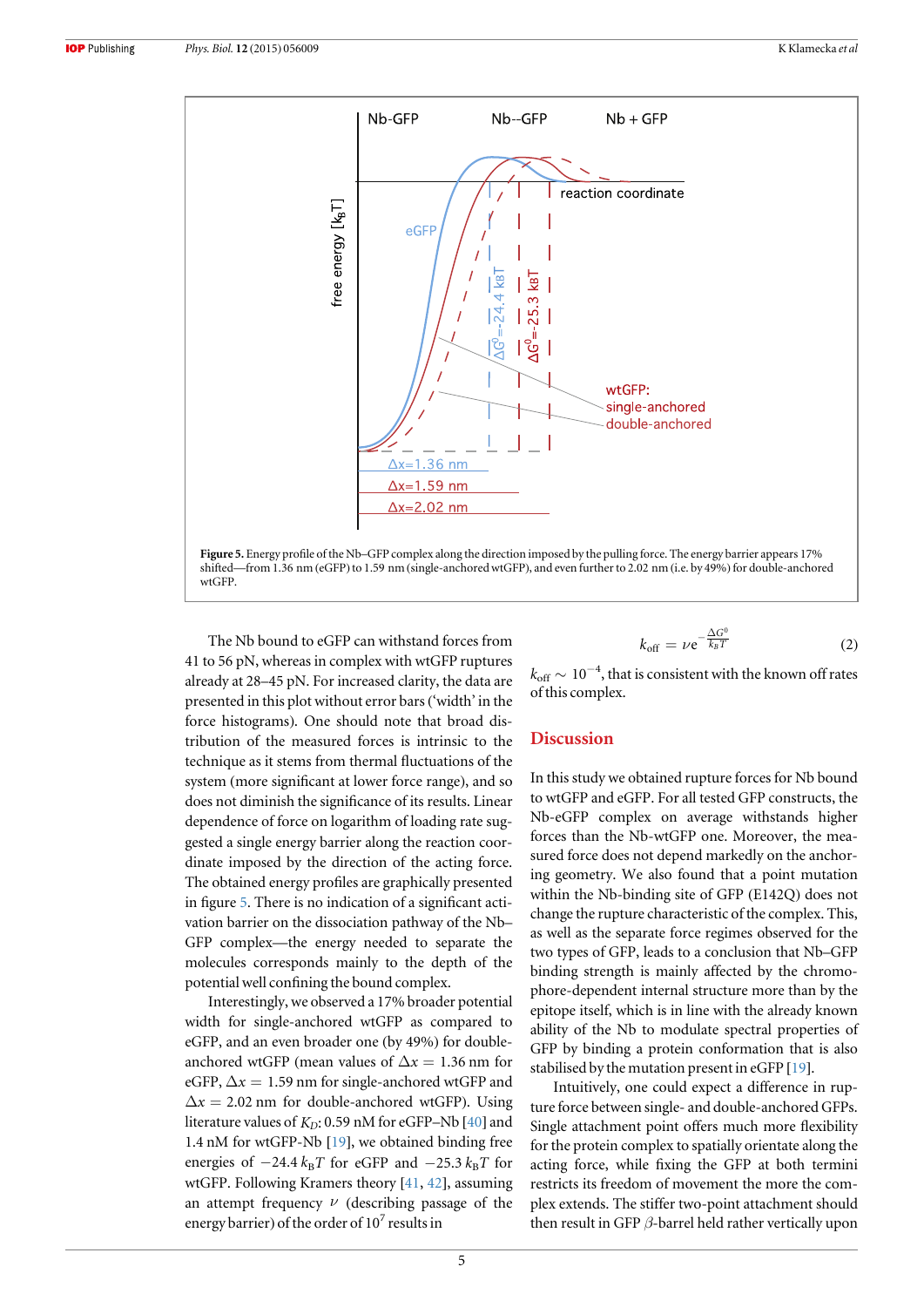extension and the Nb 'peeling off' or sliding from the side of GFP. Indeed, data for wtGFP point in this direction. In single-anchored GFP pulling by Nb, the whole interaction interface of the complex aligned along the pulling direction ruptures in an all or nothing event. Contact between the two protein surfaces is rapidly lost, hence the smaller potential width  $(\Delta x)$ . In case of double-anchored GFP, gradual loss of contact between the Nb and its epitope manifests itself in a higher variance and lowering of the rupture force that yields a broader potential width. This distinction however does not apply to the eGFP constructs, which withstand higher forces when pulled on in complex with Nb—high enough to unfold the N-terminal  $\alpha$ helix, which occurs at around 35 pN and contributes additional 2.9 nm to the effective spacer length [[43](#page-8-0)]. Hence, the complex—although double-anchored effectively experiences only a single (shorter) anchor and behaves accordingly in response to stretching.

Double anchoring in both cases (wtGFP and eGFP) remains disputable as proteins which successfully attached with only one of the binding domains are virtually indistinguishable from those tethered at both termini. On the other hand, dense surface functionalization and flexibility of the protein linkers between the GFP barrel and the anchors suggest high likelihood of the second domain coupling once the first one is attached. That same flexibility, in turn, allows a lot of freedom in the distance between the two anchors of the same GFP. As a result, the construct may be tilted and skewed when probed and the effect of double anchoring lost.

Due to limited loading rate range covered by the AFM, the  $x$  intercept in the Bell–Evans fits was fixed at the literature values of  $k_{\text{off}}$ , which resulted in negligible error bars for the  $\Delta x$  values calculated from the fits' slopes. This approach holds true for unbinding reaction proceeding along the thermal path, which not necessarily is the case here, yet yielded reasonable values for energy barrier position for an antibody– antigen system. Along this line, the fact that the steepness of the binding potential increases with the acting force explains the anticorrelation of the potential width with respect to rupture force, given that  $k_{\text{off}}$  is constant. In other words, since the barrier heights (here: binding energies) differ only slightly, reaching the energy maximum with a higher slope of the energy profile occurs over a shorter distance and thus at higher unbinding force.

## Nb–GFP interface

GFP has a structure of a  $\beta$ -barrel with both its N- and C-terminus protruding from the same side of its structure. This enables GFP anchoring to the surface via either of its termini as well as via both simultaneously, keeping its overall orientation relative to the surface unchanged. Moreover, upon GFP immobilization, the epitope recognized by the Nb—is exposed, as it is located on the lateral side, close to the opposite end of the  $\beta$ -barrel. Similarly, anchoring the Nb to the cantilever via its C-terminus, should leave its binding site unaffected. Accessibility of the epitope is a prerequisite for efficient single molecule probing of specific interactions, which should not be hindered by unfavorable attachment to the solid support.

Each of the three complementarity-determining regions of the Nb contribute to its binding to GFP, accomplished mostly by electrostatic interactions and a single hydrophobic contact. The epitope extends over 672  $\AA^2$  at the exposed loop region between the strands 6 and 7 of the GFP  $\beta$ -barrel [[19](#page-7-0)].

Site-specific protein attachment provides a controlled and uniform probing geometry, which is crucial for the correct interpretation of the obtained results. In case of protein anchoring utilizing maleimide-thiol chemistry, it is important to ensure that the attachment results solely from the engineered cysteine coupling to surface and that no proteinintrinsic cysteine reacts with maleimide. In its native state, GFP contains two reduced cysteines at positions 48 and 70. Cys70 is buried inside the  $\beta$ -barrel, while Cys48 is partially solvent exposed. However, it is not available for binding to maleimide on the surface (data not shown), demonstrating that coupling of GFP was site-specific as desired.

#### Specificity of interactions

In force measurements it is crucial to discriminate specific from unspecific interactions to reduce the impact on the analysis by the latter. In protein unfolding studies this is often accomplished by including an extra domain in the construct, which unfolds at lower force than the protein of interest, yielding a fingerprint in the force-extension curves. The relatively low rupture forces measured for the Nb–GFP complex pose a difficulty in finding a compatible protein signature for this purpose. Therefore we analyzed a number of negative control experiments where binding sites on the Nb or GFP were blocked with an excess of the respective binding partner as well as measurements utilizing incompletely functionalized (i.e. lacking the protein) cantilevers or surfaces. In all cases the interaction frequency was drastically reduced as compared to specific Nb–GFP probing (see supplementary information).

#### Summary

In response to the emergence of protein-based singlemolecule manipulation techniques, mechanistic analysis of the Nb–GFP interaction bridges the gap between available bulk-derived affinity data and relevant to single molecule force characteristic describing an isolated complex. The fact that the measured forces are in the range of DNA oligonucleotides unbinding [[44](#page-8-0)] makes the Nb–GFP complex a promising candidate as a reference in protein-based comparative force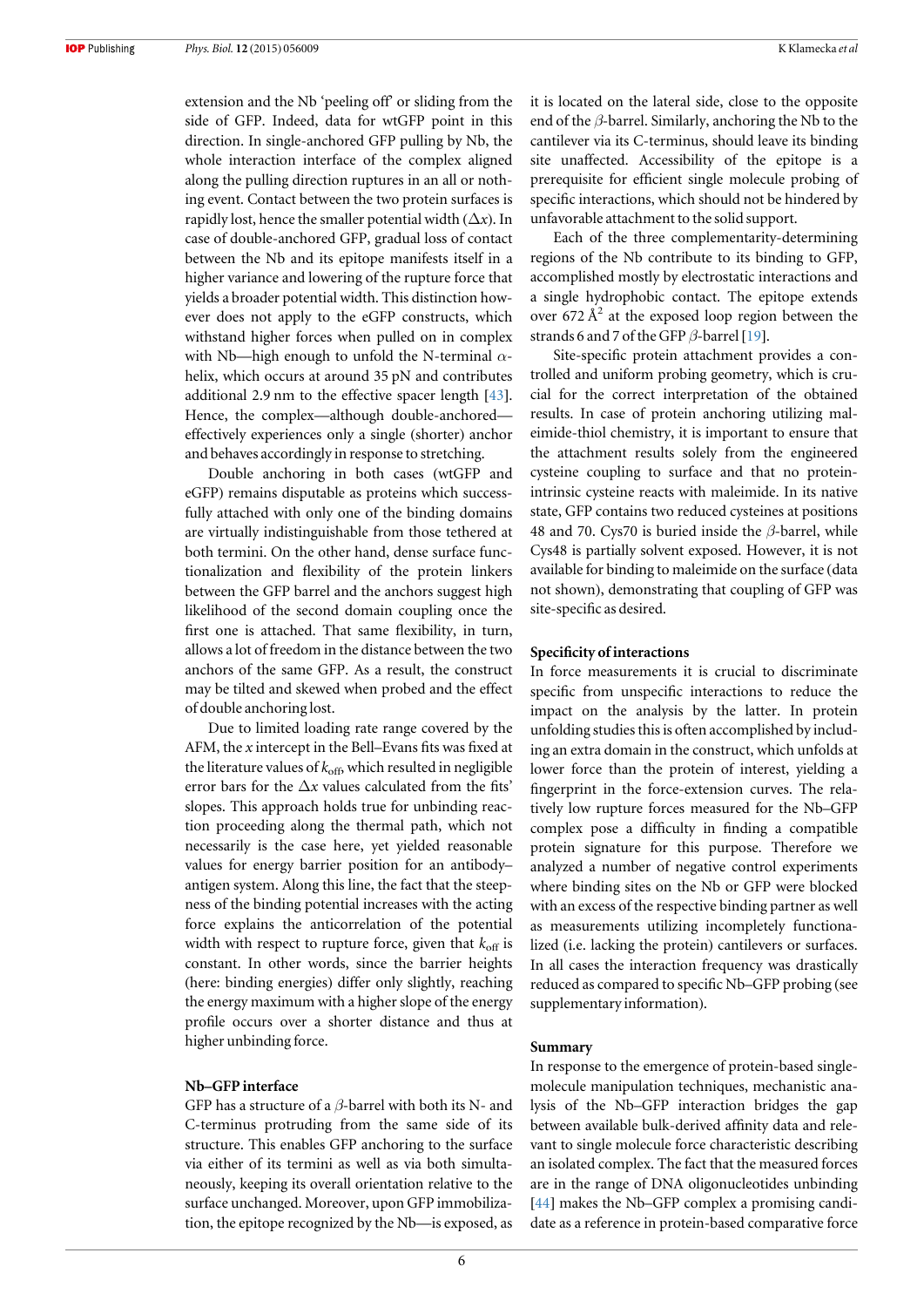<span id="page-7-0"></span>assays. This indicates the applicability of the Nb–GFP complex in determining strength of yet uncharacterized protein pairs. Furthermore, one can imagine the application of Nbs as molecular force sensors also in vivo.

## Acknowledgments

The authors thank Dr Frauke Gräter, Dr Diana Pippig and Dr Jonas Helma for helpful discussions and Daniela Aschenbrenner for critically reading the manuscript. This work was supported by the Deutsche Forschungsgemeinschaft (SFB 1032 to HEG and SPP 1623 to HL). KK and PMS acknowledge financial support by the Elite Network of Bavaria (International Doctorate Program NanoBioTechnology) and Nanosystems Initiative Munich.

#### References

- [1] Hamers-Casterman C et al 1993 Naturally occurring antibodies devoid of light chains Nature [363](http://dx.doi.org/10.1038/363446a0) 446–8
- [2] Helma J, Cardoso M C, Muyldermans S and Leonhardt H 2015 Nanobodies and recombinant binders in cell biology J. Cell Biol. [209](http://dx.doi.org/10.1083/jcb.201409074) 633–44
- [3] Arbabi Ghahroudi M, Desmyter A, Wyns L, Hamers R and Muyldermans S 1997 Selection and identification of single domain antibody fragments from camel heavy-chain antibodies FEBS Lett. [414](http://dx.doi.org/10.1016/S0014-5793(97)01062-4) 521–6
- [4] Riechmann L and Muyldermans S 1999 Single domain antibodies: comparison of camel VH and camelised human VH domains J. Immunol. Methods [231](http://dx.doi.org/10.1016/S0022-1759(99)00138-6) 25-38
- [5] Vincke C, Loris R, Saerens D, Martinez-Rodriguez S, Muyldermans S and Conrath K 2009 General strategy to humanize a camelid single-domain antibody and identification of a universal humanized nanobody scaffold J. Biol. Chem. 284 [3273](http://dx.doi.org/10.1074/jbc.M806889200)–84
- [6] Vaneycken I et al 2010 In vitro analysis and in vivo tumor targeting of a humanized, grafted nanobody in mice using pinhole SPECT/micro-CT J. Nucl. Med.: Official Publ., Soc. Nucl. Med. 51 [1099](http://dx.doi.org/10.2967/jnumed.109.069823)–106
- [7] Chakravarty R, Goel S and Cai W 2014 Nanobody: the 'magic bullet' for molecular imaging? Theranostics 4 [386](http://dx.doi.org/10.7150/thno.8006)–98
- Rothbauer U et al 2006 Targeting and tracing antigens in live cells with fluorescent nanobodies Nat. Methods. 3 [887](http://dx.doi.org/10.1038/nmeth953)–9
- [9] Vandenbroucke K et al 2010 Orally administered L. lactis secreting an anti-TNF nanobody demonstrate efficacy in chronic colitis Mucosal Immunol. 3 [49](http://dx.doi.org/10.1038/mi.2009.116)–56
- [10] Overbeke W V et al 2014 Chaperone nanobodies protect gelsolin against MT1-MMP degradation and alleviate amyloid burden in the gelsolin amyloidosis mouse model Mol. Ther.: J. Am. Soc. Gene Ther. 22 [1768](http://dx.doi.org/10.1038/mt.2014.132)–78
- [11] Els Conrath K, Lauwereys M, Wyns L and Muyldermans S 2001 Camel single-domain antibodies as modular building units in bispecific and bivalent antibody constructs J. Biol. Chem. 276 [7346](http://dx.doi.org/10.1074/jbc.M007734200)–50
- [12] Hmila I et al 2010 A bispecific nanobody to provide full protection against lethal scorpion envenoming FASEB J.: Official Publ. Fed. Am. Soc. Exp. Biol. 24 [3479](http://dx.doi.org/10.1096/fj.09-148213)–89
- [13] Cortez-Retamozo V et al 2004 Efficient cancer therapy with a nanobody-based conjugate Cancer Res. 64 [2853](http://dx.doi.org/10.1158/0008-5472.CAN-03-3935)–7
- [14] Altintas I, Kok R J and Schiffelers R M 2012 Targeting epidermal growth factor receptor in tumors: from conventional monoclonal antibodies via heavy chain-only antibodies to nanobodies Eur. J. Pharm. Sci.: Official J. Eur. Fed. Pharm. Sci. 45 [399](http://dx.doi.org/10.1016/j.ejps.2011.10.015)–407
- [15] Zheng F et al 2014 Molecular imaging with macrophage CRIgtargeting nanobodies for early and preclinical diagnosis in a

mouse model of rheumatoid arthritis J. Nucl. Med.: Official Publ., Soc. Nucl. Med. 55 [824](http://dx.doi.org/10.2967/jnumed.113.130617)–9

- [16] Broisat A et al 2012 Nanobodies targeting mouse/human VCAM1 for the nuclear imaging of atherosclerotic lesions Circ. Res. [110](http://dx.doi.org/10.1161/CIRCRESAHA.112.265140) 927–37
- [17] Baral T N et al 2006 Experimental therapy of African trypanosomiasis with a nanobody-conjugated human trypanolytic factor Nat. Med. 12 [580](http://dx.doi.org/10.1038/nm1395)–4
- [18] Stijlemans B et al 2011 High affinity nanobodies against the Trypanosome brucei VSG are potent trypanolytic agents that block endocytosis PLoS Pathog. 7 [e1002072](http://dx.doi.org/10.1371/journal.ppat.1002072)
- [19] Kirchhofer A, Helma J, Schmidthals K, Frauer C, Cui S, Karcher A et al 2010 Modulation of protein properties in living cells using nanobodies Nat. Struct. Mol. Biol. 17 [133](http://dx.doi.org/10.1038/nsmb.1727)–8
- [20] Fridy P C et al 2014 A robust pipeline for rapid production of versatile nanobody repertoires Nat. Methods 11 [1253](http://dx.doi.org/10.1038/nmeth.3170)–60
- [21] Herce H D, Deng W, Helma J, Leonhardt H and Cardoso M C 2013 Visualization and targeted disruption of protein interactions in living cells Nat. Commun 4 [2660](http://dx.doi.org/10.1038/ncomms3660)
- [22] Rothbauer U, Zolghadr K, Muyldermans S, Schepers A, Cardoso M C and Leonhardt H 2008 A versatile nanotrap for biochemical and functional studies with fluorescent fusion proteins Mol. Cell. Proteomics: MCP 7 [282](http://dx.doi.org/10.1074/mcp.M700342-MCP200)–9
- [23] Kufer S K, Puchner E M, Gumpp H, Liedl T and Gaub H E 2008 Single-molecule cut-and-paste surface assembly Science [319](http://dx.doi.org/10.1126/science.1151424) [594](http://dx.doi.org/10.1126/science.1151424)–6
- [24] Strackharn M, Pippig D A, Meyer P, Stahl S W and Gaub H E 2012 Nanoscale arrangement of proteins by single-molecule cut-and-paste J. Am. Chem. Soc. 134 [15193](http://dx.doi.org/10.1021/ja305689r)–6
- [25] Aschenbrenner D, Pippig D A, Klamecka K, Limmer K, Leonhardt H and Gaub H E 2014 Parallel force assay for protein-protein interactions PloS One 9 [e115049](http://dx.doi.org/10.1371/journal.pone.0115049)
- [26] Rief M, Gautel M, Oesterhelt F, Fernandez J M and Gaub H E 1997 Reversible unfolding of individual titin immunoglobulin domains by AFM Science 276 [1109](http://dx.doi.org/10.1126/science.276.5315.1109)-12
- [27] Bull M S, Sullan R M, Li H and Perkins T T 2014 Improved single molecule force spectroscopy using micromachined cantilevers ACS Nano 8 [4984](http://dx.doi.org/10.1021/nn5010588)–95
- [28] Florin E L, Moy V T and Gaub H E 1994 Adhesion forces between individual ligand-receptor pairs Science [264](http://dx.doi.org/10.1126/science.8153628) 415–7
- [29] Herman P, El-Kirat-Chatel S, Beaussart A, Geoghegan J A, Foster T J and Dufrene Y F 2014 The binding force of the staphylococcal adhesin SdrG is remarkably strong Mol. Microbiology 93 [356](http://dx.doi.org/10.1111/mmi.12663)–68
- [30] Eghiaian F, Rico F, Colom A, Casuso I and Scheuring S 2014 High-speed atomic force microscopy: imaging and force spectroscopy FEBS Lett. [588](http://dx.doi.org/10.1016/j.febslet.2014.06.028) 363-8
- [31] Blank K, Morfill J and Gaub H E 2006 Site-specific immobilization of genetically engineered variants of Candida antarctica lipase B Chembiochem.: Eur. J. Chem. Biol. 7 [1349](http://dx.doi.org/10.1002/cbic.200600198)–51
- [32] Kufer SK et al 2005 Covalent immobilization of recombinant fusion proteins with hAGT for single molecule force spectroscopy Eur. Biophys. J.: EBJ [35](http://dx.doi.org/10.1007/s00249-005-0010-1)72-8
- [33] Kindermann M, George N, Johnsson N and Johnsson K 2003 Covalent and selective immobilization of fusion proteins J. Am. Chem. Soc. 125 [7810](http://dx.doi.org/10.1021/ja034145s)–1
- [34] Wong L S, Thirlway J and Micklefield J 2008 Direct siteselective covalent protein immobilization catalyzed by a phosphopantetheinyl transferase J. Am. Chem. Soc. 130 [12456](http://dx.doi.org/10.1021/ja8030278)–64
- [35] Limmer K, Pippig D A, Aschenbrenner D and Gaub H E 2014 A force-based, parallel assay for the quantification of protein– DNA interactions PloS One 9 [e89626](http://dx.doi.org/10.1371/journal.pone.0089626)
- [36] Butt H J and Jaschke M 1995 Calculation of thermal noise in atomic-force microscopy Nanotechnology [6](http://dx.doi.org/10.1088/0957-4484/6/1/001) 1[–](http://dx.doi.org/10.1088/0957-4484/6/1/001)7
- [37] Marko J F and Siggia E D 1995 Statistical mechanics of supercoiled DNA Phys. Rev. E 52 [2912](http://dx.doi.org/10.1103/PhysRevE.52.2912)-38
- [38] Bell G I 1978 Models for the specific adhesion of cells to cells Science [200](http://dx.doi.org/10.1126/science.347575) 618–27
- [39] Evans E and Ritchie K 1997 Dynamic strength of molecular adhesion bonds Biophys. J. 72 [1541](http://dx.doi.org/10.1016/S0006-3495(97)78802-7)–55
- [40] Kubala M H, Kovtun O, Alexandrov K and Collins B M 2010 Structural and thermodynamic analysis of the GFP:GFP– nanobody complex. Protein Sci.: Publ. Protein Soc. 19 [2389](http://dx.doi.org/10.1002/pro.519)–401